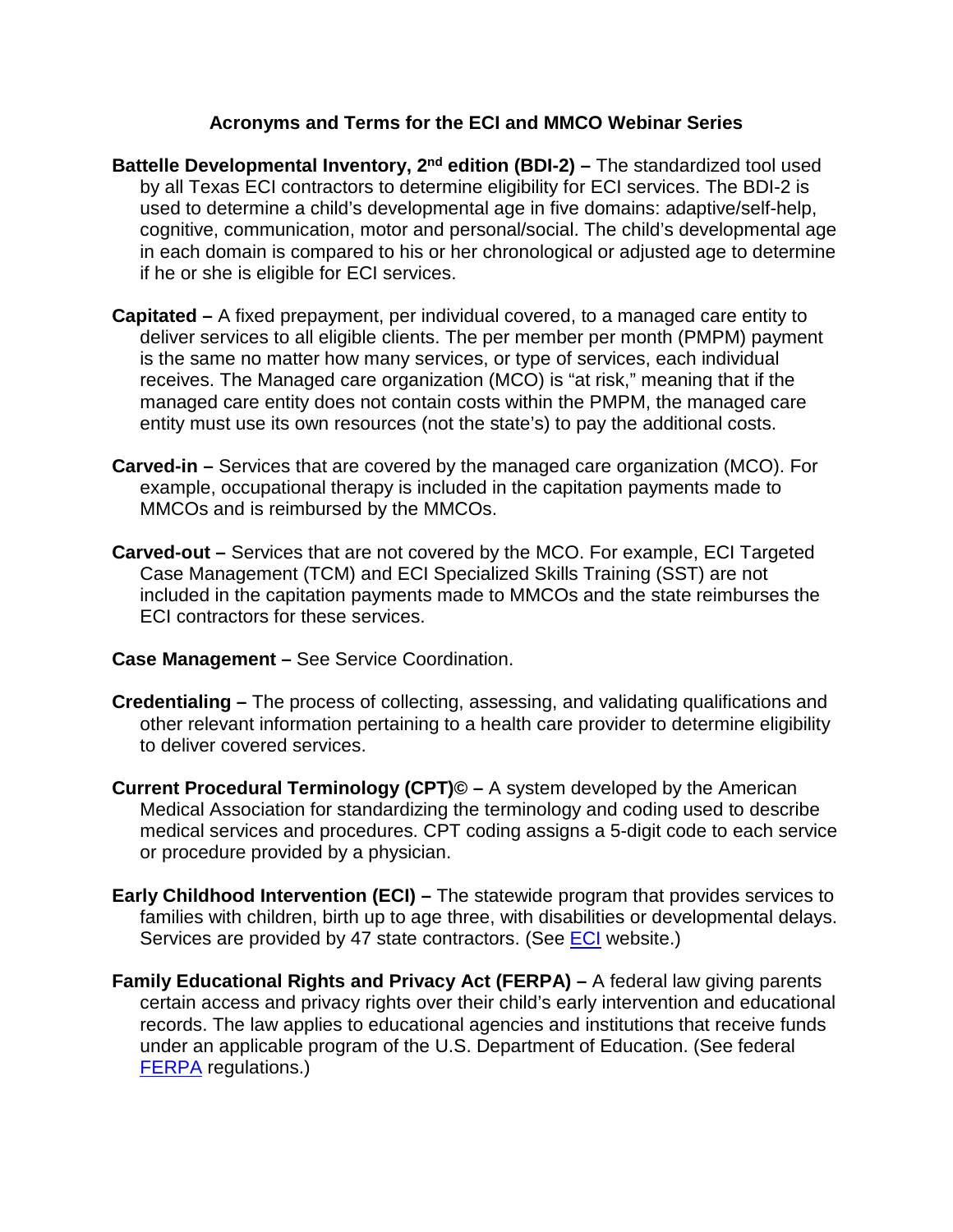**Fee for Service (FFS) –** See Traditional Medicaid.

- **Health and Human Services Commission (HHSC) –** This state agency oversees the medical and social services system for Texas. The agency's functions include: Medicaid eligibility determination, policy development and rule making, fraud and abuse prevention and detection, border affairs, early childhood intervention, and ombudsman services. (See [Texas Health and Human Services Commission.](https://hhs.texas.gov/about-hhs))
- **Health Insurance Portability and Accountability Act (HIPAA) –** This federal law was enacted by Congress in 1996. Title I of this law protects health insurance coverage for workers when they change or lose their jobs. Title II of the law addresses the security and privacy of electronically transferred health data. Title II also establishes national standards for electronic health care transactions and use of nation-wide identifiers of service providers and services through a standardized coding system. (See [HIPAA and ACA Overview.](https://www.cms.gov/Regulations-and-Guidance/Administrative-Simplification/HIPAA-ACA/index.html))
- **Health Plan –** In general, this is a term for health insurance. HHSC frequently uses this term to refer to an insurance company that has contracted with the state to provide Medicaid services through a managed care delivery system. HHSC refers to the MMCOs as health plans in consumer and beneficiary targeted communications.
- **Individualized Family Service Plan (IFSP)** A written plan of care for providing ECI services and other medical, health and social services to an eligible child and the child's family when necessary to enhance the child's development. (See state [IFSP](http://texreg.sos.state.tx.us/public/readtac$ext.ViewTAC?tac_view=5&ti=40&pt=2&ch=108&sch=J&rl=Y)  [rules.](http://texreg.sos.state.tx.us/public/readtac$ext.ViewTAC?tac_view=5&ti=40&pt=2&ch=108&sch=J&rl=Y))
- **Inspector General (IG) –** This federal entity is mandated by Public Law 95-452 to protect the integrity of federal Health and Human Services programs. Duties are carried out through a nation-wide network of audits, investigations, evaluations and other mission-related functions. In Texas, the state version of this entity ensures coordination and effective communication between the Texas Board of Criminal Justice (TBCJ) and executive management; oversees investigations of waste, fraud and abuse of tax dollars; as well as monitors overall compliance with the laws of the State of Texas. (See [Texas IG](https://oig.hhsc.state.tx.us/) website.)
- **Individual Service Plan (ISP) –** As defined in the HHSC STAR Kids contract with the MMCO, an individually customized document to address the health and wellness needs identified through the STAR Kids Assessment Process. The ISP is also intended to communicate and help align expectations between the Beneficiary, his or her LAR, the MMCO, and key service providers.
- **Legally Authorized Representative (LAR) –** A person authorized by law to act on behalf of an individual including a parent, guardian, or managing conservator of a minor.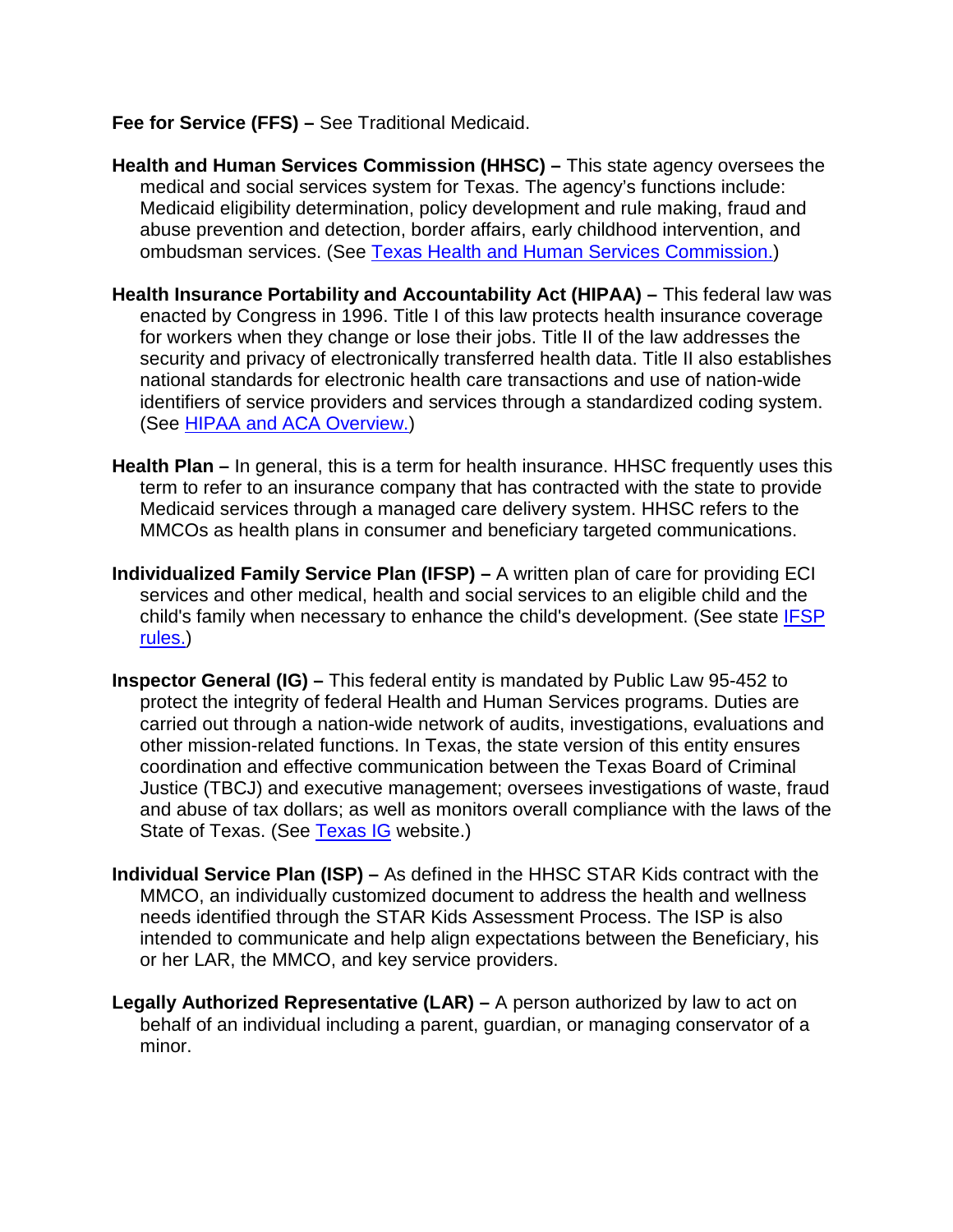- **Managed Care Organization (MCO) –** This non-governmental entity uses techniques and concepts that reduce unnecessary health care costs through a variety of mechanisms, including: economic incentives for physicians to select less costly forms of care, programs for reviewing the medical necessity of specific services ("service authorization"), controls on inpatient admissions and lengths of stay, the establishment of cost-sharing incentives for outpatient surgery, and selective contracting with health care providers. An MCO can offer a variety of insurance products, both private and public. Private insurance products may or may not be regulated by the State of Texas.
- **Medicaid Administrative Claiming (MAC) –** This mechanism allows public ECI contractors to claim federal dollars for activities that are necessary for the "proper and efficient administration" of the Medicaid State Plan (e.g., utilization review, eligibility determination, access to services). The reimbursement methodology is an allocation of the entity's costs based on the results of worker time studies and the entity's percentage of Medicaid eligible service beneficiaries. (See [MAC for ECI](http://www.hhsc.state.tx.us/rad/mac/eci-mac.shtml)  [Services](http://www.hhsc.state.tx.us/rad/mac/eci-mac.shtml) website.)
- **Medicaid Managed Care Organization (MMCO) –** This non-governmental entity is an MCO specific to Medicaid. The MMCO is paid a capped (or capitated) rate for each Medicaid beneficiary enrolled. The MMCO is at risk for expenditures that exceed the contracted rate. In Texas, the MMCO must cover the same services as traditional fee for service (FFS) Medicaid. HHSC continually monitors whether the MMCO is successful in creating a more efficient and effective delivery model than FFS. One of the goals of managed care is to emphasize preventative care and early interventions. Each beneficiary has a designated primary care provider who helps coordinate care by making appropriate referrals to specialty services and providers. Beneficiaries can receive service coordination to make sure services address the beneficiary's needs. For more information about Medicaid managed care in Texas, see HHSC's annual publication, [Texas Medicaid and CHIP in Perspective,](https://hhs.texas.gov/services/health/medicaid-and-chip/about-medicaid/texas-medicaid-and-chip-perspective-10th-edition) Chapter 10 – Medicaid Managed Care. HHSC refers to the MMCOs as health plans in consumer and beneficiary targeted communications.

**Member –** A Medicaid eligible individual who is enrolled in Medicaid managed care.

**Member with Special Healthcare Needs (MSHCN) –** a Medicaid managed care beneficiary who:

(1) has a serious ongoing illness, a chronic or complex condition, or a disability that has lasted or is anticipated to last for a significant period of time, and (2) requires regular, ongoing therapeutic intervention and evaluation by appropriately trained healthcare personnel.

An ECI enrolled child must be classified as MSHCN as described in the Medicaid managed care contract. MMCOs must offer service management and develop a service plan as appropriate for these beneficiaries. With the consent of the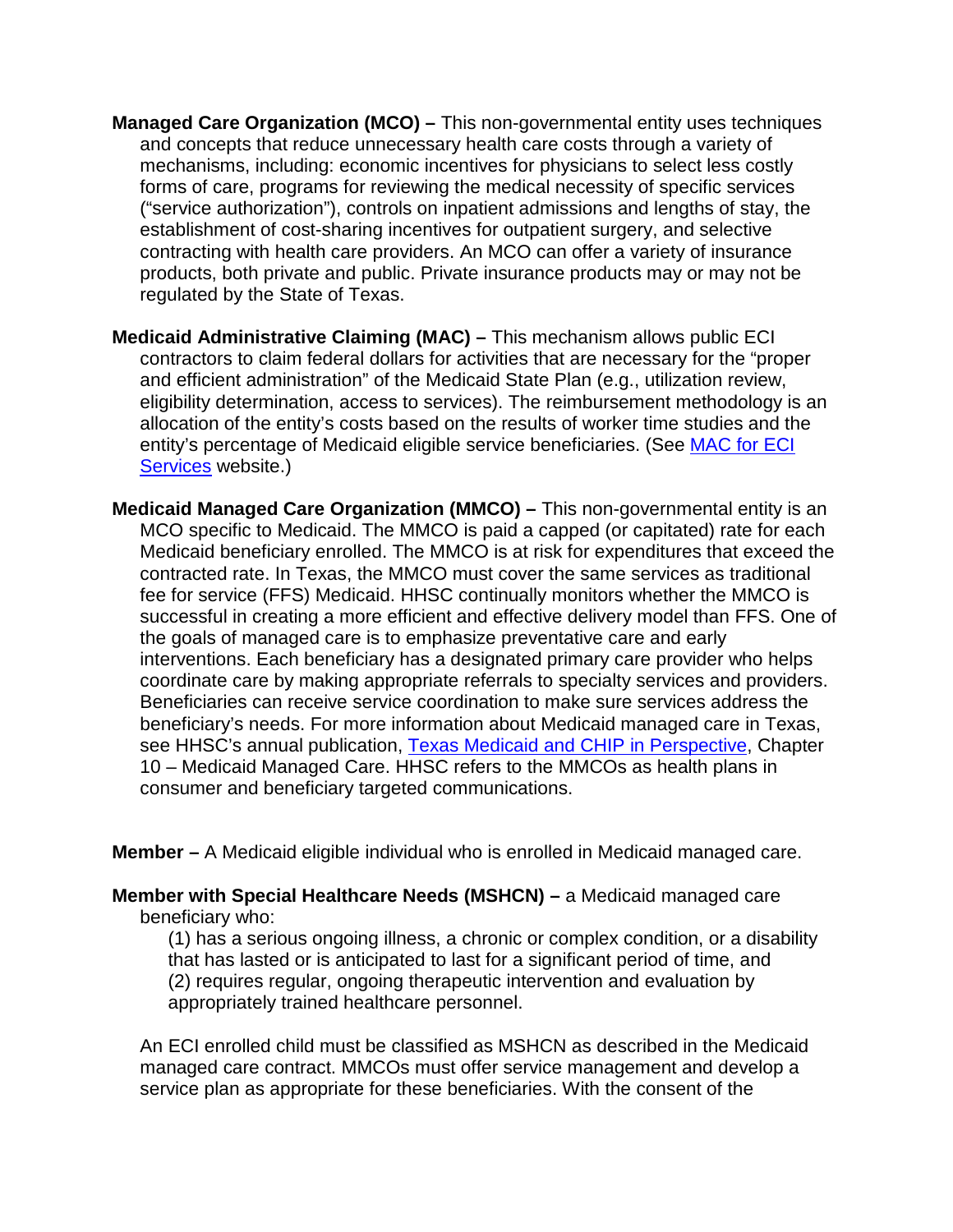beneficiary's LAR, the MMCO must include key information from the IFSP in the development of the beneficiary's service plan.

- **National Provider Identifier (NPI) –** A HIPAA administrative simplification standard, this is a unique identification number for covered health care providers. Covered health care providers, all health plans, and all healthcare clearinghouses must use the number in all administrative and financial transactions adopted under HIPAA. The number is a ten position, intelligence-free numeric identifier. This means the numbers do not carry other information about healthcare providers, such as the state in which they live or their medical specialty. The NPI must be used in lieu of legacy identifiers in the HIPAA standards transactions. (See [NPI Overview.](https://www.cms.gov/Regulations-and-Guidance/Administrative-Simplification/NationalProvIdentStand/))
- **Parent –** As defined in 20 USC §1401 and 34 CFR 303.27. Includes biological, adoptive, foster, and surrogate parent, and guardian of an ECI enrolled child.
- **Per Member Per Month –** This number is the capitated amount that is used to determine how much funding a MCO (HMO or BHO) will receive to provide services to all of its enrolled clients. It is the average cost of providing health care to a single client for 30 days. For "at-risk" MCOs, failure to contain costs under this amount requires the MCO to use its profits to cover the costs.
- **Service Coordination –** The precise definition of service coordination and case management varies between service providers (e.g., ECI, mental health, pregnant women) and managed care products (e.g., STAR, STAR+ Plus).

Service coordination and case management for ECI is defined as activities to assist eligible individuals in gaining access to needed medical, social, educational, developmental, and other appropriate services. See [Texas Administrative Code,](http://texreg.sos.state.tx.us/public/readtac$ext.TacPage?sl=R&app=9&p_dir=&p_rloc=&p_tloc=&p_ploc=&pg=1&p_tac=&ti=40&pt=2&ch=108&rl=405)  [Title 40, Part 2, Chapter 108, Subchapter D, §108.405](http://texreg.sos.state.tx.us/public/readtac$ext.TacPage?sl=R&app=9&p_dir=&p_rloc=&p_tloc=&p_ploc=&pg=1&p_tac=&ti=40&pt=2&ch=108&rl=405) for the complete definition.

Service coordination for Medicaid managed care as defined in contract means a specialized care management service that is performed by a service coordinator and includes identification of needs, development of a service plan, assistance with access to services, and coordination of plan services with services outside of the plan. Service management for Medicaid managed care as defined in contract means an administrative service to facilitate development of a service plan, and coordination of services to ensure MSHCN have access to, and appropriately utilize services and supports. See the applicable [managed care contracts and manuals](https://hhs.texas.gov/services/health/medicaid-and-chip/provider-information/managed-care-contracts-and-manuals) for the complete definitions.

**Service Coordination Specialist -** An individual who may provide service coordination or service management for an MMCO. The actual term used varies between managed care products (e.g., STAR, STAR+ Plus) and MMCOs.

**Service Management -** See service coordination.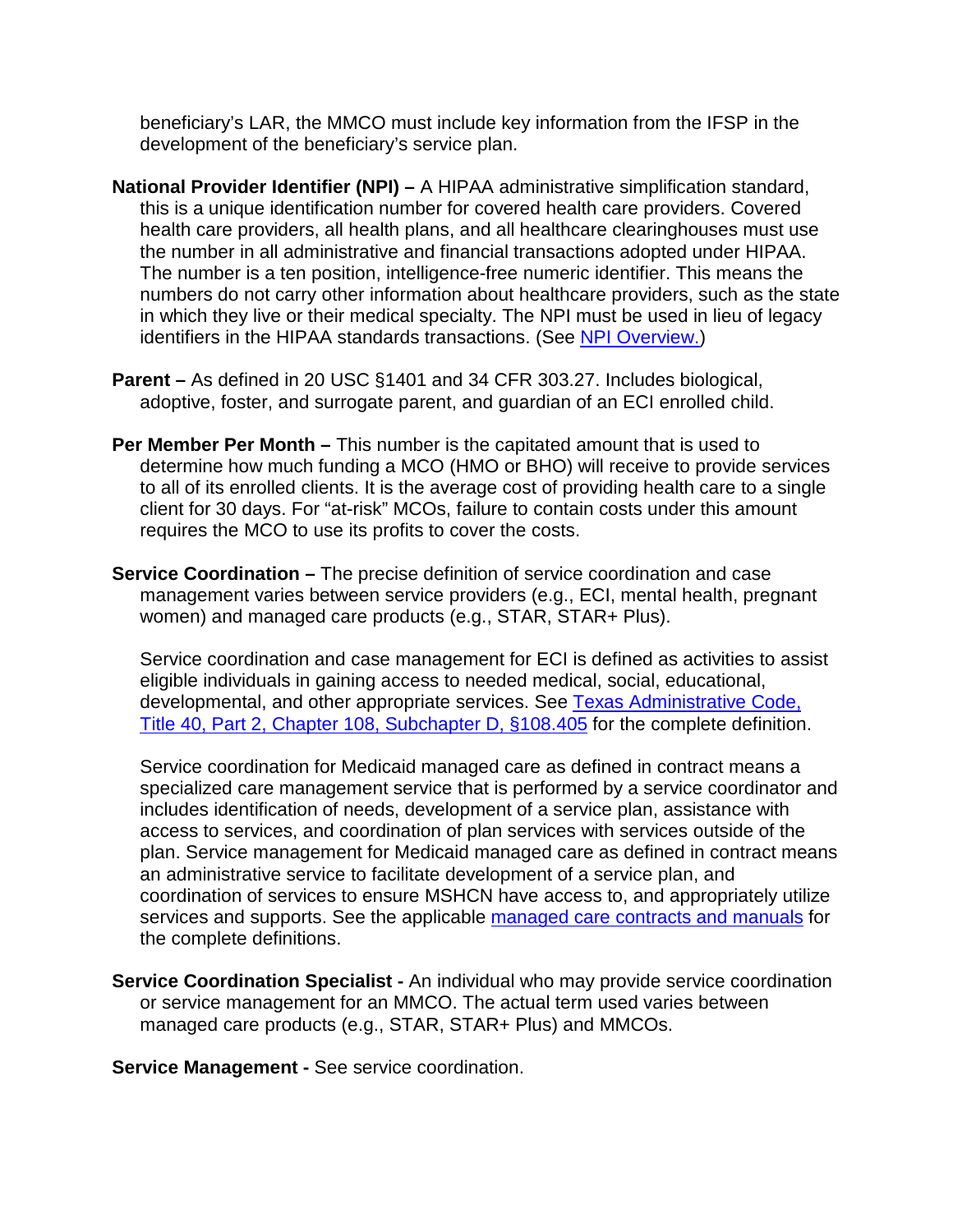- **Specialized Skills Training (SST) –** Rehabilitative services provided to promote ageappropriate development by providing skills training to correct deficits and teach compensatory skills for deficits that directly result from medical, developmental or other health-related conditions. The service must be designed to create learning environments and activities that promote the child's acquisition of skills in one or more of the following developmental areas: physical/motor, communication, adaptive, cognitive, and social/emotional. In Texas, these services can only be provided by a qualified Early Intervention Specialist (EIS) from an agency contracted with the state for the provision of ECI services.
- **State of Texas Access Reform (STAR) –** A Medicaid managed care system for primary, acute care services, and pharmacy services for pregnant women, newborns, and children with limited income. Acute care services include doctor's visits, pharmacy, home health, medical equipment, lab, x-ray, and hospital services. (See [STAR website.](https://hhs.texas.gov/services/health/medicaid-and-chip/programs/star-medicaid-managed-care-program))
- **State of Texas Access Reform Health (STAR Health) –** A Medicaid managed care system which provides coordinated health care services, including medical, dental, behavioral, and prescription benefits to children, adolescents, and young adults in foster care and kinship care. HHSC contracts with an MMCO to provide health care services to children and adolescents in state conservatorship. Central to STAR Health is the Health Passport, a web-based electronic health information system that serves as a repository of medical information for each child in Texas' foster care system.
- **State of Texas Access Reform Kids (STAR Kids) –** A Medicaid managed care system that started November 2016 for children and youth age 20 and younger who have Medicaid through SSI or 1915(c) waiver programs. STAR Kids will provide acute care and long-term services and supports, service plan development, and service coordination for medical and non-medical services and supports. For more information about STAR Kids, see the [STAR Kids website.](https://hhs.texas.gov/services/health/medicaid-and-chip/programs/star-kids) A map of the contracted MMCOs is posted at:

[https://hhs.texas.gov/sites/hhs/files/documents/services/health/medicaid](https://hhs.texas.gov/sites/hhs/files/documents/services/health/medicaid-chip/programs/Managed-Care-Service-Areas-Map.pdf)[chip/programs/Managed-Care-Service-Areas-Map.pdf.](https://hhs.texas.gov/sites/hhs/files/documents/services/health/medicaid-chip/programs/Managed-Care-Service-Areas-Map.pdf)

- **State of Texas Access Reform Plus (STAR+PLUS) –** A Medicaid managed care system that provides both acute (e.g., physician services) and long-term services (e.g., Day Activity and Health Services, home modifications, personal care services) through an HMO for adults disabilities and individuals over age 65, thereby allowing the PCP to coordinate both acute and long-term care. (See [STAR+PLUS](https://hhs.texas.gov/services/health/medicaid-and-chip/programs/starplus) website.)
- **Targeted Case Management (TCM) –** Case management services which assist a "target population" in gaining access to needed medical, social, educational, development, and other appropriate services. The state plan approved by CMS defines the target population served by ECI contractors as infants and toddlers from birth to their third birthday who meet the criteria for developmental disabilities and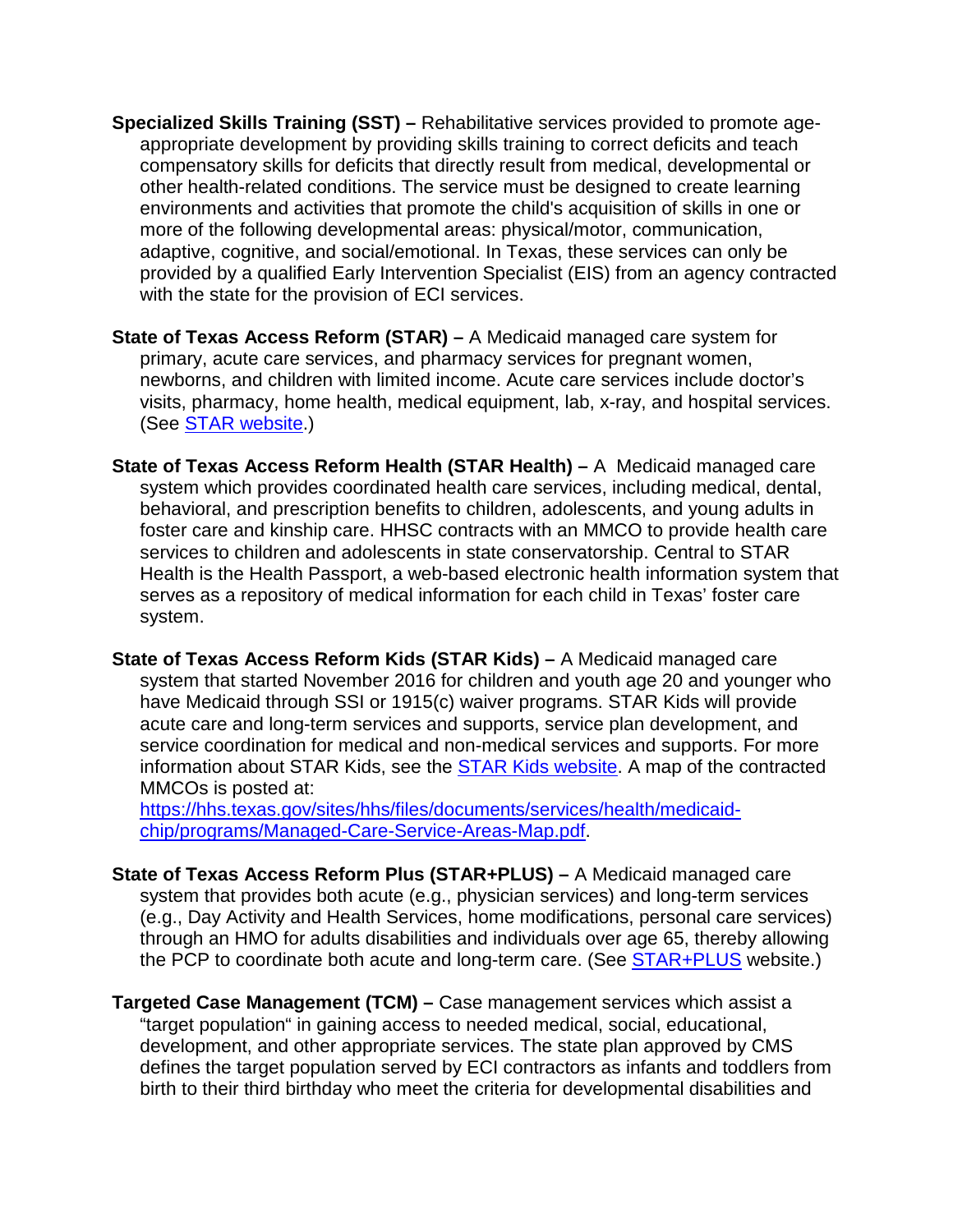who are eligible for Medicaid. Medicaid (fee-for-service) reimburses ECI contractors' case management activities provided to a child who is a member of the "target group" after it has been determined that the child is ECI eligible and activities meet the definition of a Medicaid billable service.

- **Texas Administrative Code (TAC) –** The compilation of all of the state agencies' regulations (rules) created by the Texas Legislature under the Administrative Code Act. Each state agency is assigned a "Part" under the applicable "Title." HHSC Medicaid reimbursement rules are Title 1, Part 15. ECI program rules are in Title 40, Part 2. The state's regulations are available through the Secretary of State (SOS) web site: [Texas Administrative Code.](http://texreg.sos.state.tx.us/public/readtac$ext.viewtac)
- **Texas Medicaid & Healthcare Partnership (TMHP) –** A group of state contractors under the leadership of Accenture. Accenture administers Texas Medicaid and other state health-care programs on behalf of the Texas Health and Human Services Commission. TMHP processes the state's Traditional fee-for-service Medicaid claims and Medicaid provider enrollment. TMHP also assists IG with oversight of Medicaid enrolled providers. (See [TMHP](http://www.tmhp.com/Pages/default.aspx) website.)
- **Texas Medicaid Provider Procedures Manual (TMPPM) –** This TMHP-published document is a comprehensive guide for Texas Medicaid providers and contains information about Texas Medicaid benefits, policies, and procedures. This document also includes an overview of the State of Texas Medicaid Managed Care programs. This document is available at: [Texas Medicaid Provider Procedures Manual.](http://www.tmhp.com/Pages/Medicaid/Medicaid_Publications_Provider_manual.aspx)
- **Traditional Medicaid –** A service delivery system in which the Medicaid enrolled providers submit their claims to the state's single Medicaid agency for payment. In Texas the Medicaid agency is HHSC and TMHP processes the Medicaid claims for HHSC.
- **Transition –** For ECI, transition means leaving the ECI service system and perhaps moving to Head Start, school districts, community centers, and other service providers. Transition planning begins within 9 months to 90 days before the child turns 3. The ECI service coordinator is responsible for transition planning and ensuring the child and family are successfully linked to the new providers of services and supports.

For STAR Kids, transition means leaving STAR Kids and perhaps moving to STAR or STAR+PLUS. Transition planning begins when the child turns 15. The STAR Kids service coordinator and transition specialist are jointly responsible for the child's successful transition out of STAR Kids.

**Uniform Managed Care Contract –** An agreement that sets forth the terms and conditions for the managed care organization's participation in one or more of the managed care programs administered by HHSC. Under the terms of this contract,